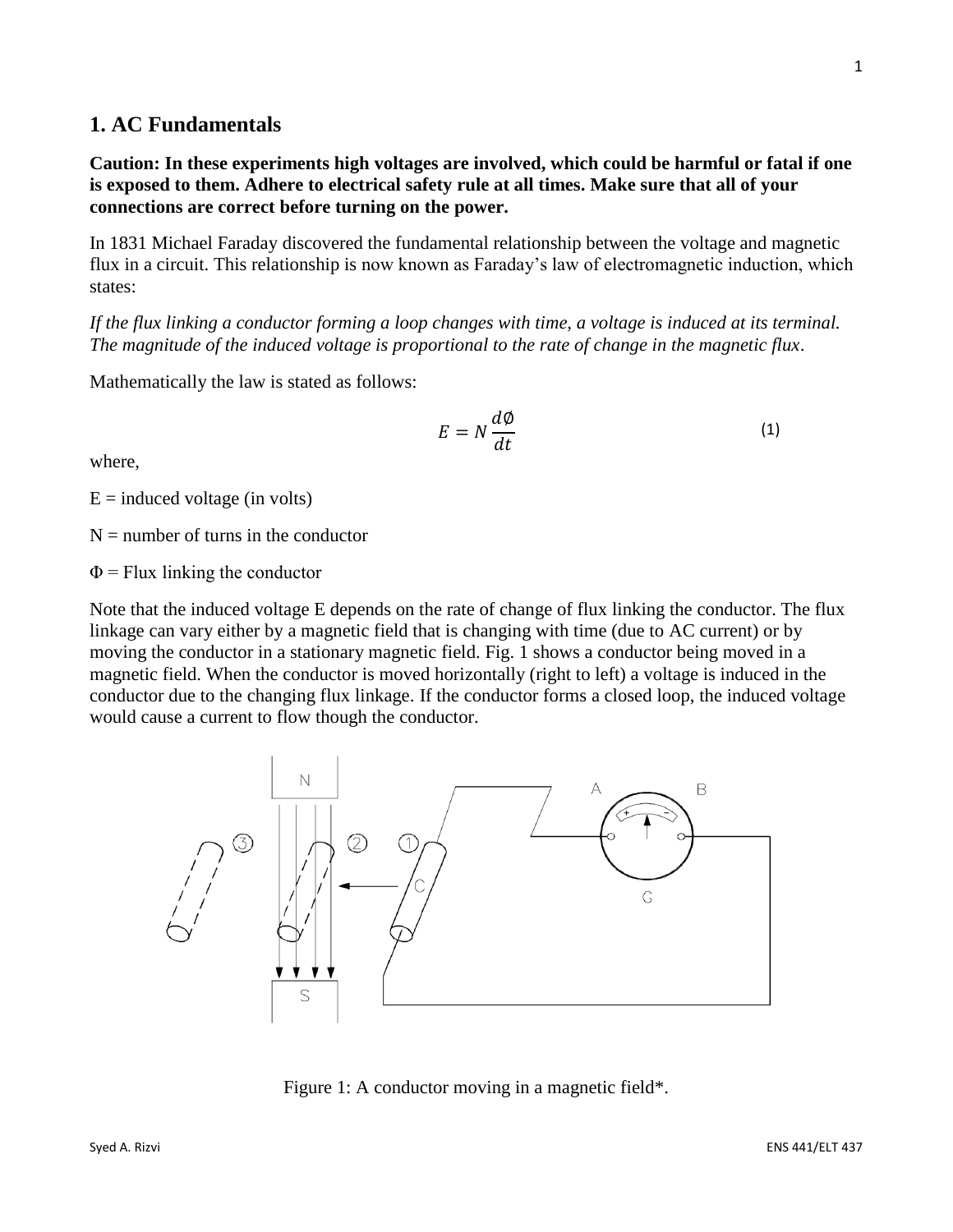Note that the polarity of the induced voltage and the direction of the current through the conductor would reverse when the conductor is moved back from left to right. Furthermore, no voltage would be induced if the conductor in Fig. 1 is moved vertically because the flux through the conductor would not change in the vertical movement. Alternatively, the induced voltage can be expressed as:

$$
E = Blv \tag{2}
$$

where,

 $B = \frac{\emptyset}{4}$  $\frac{\varphi}{A}$  is the flux density (in Weber/meter<sup>2</sup>: Wb/m<sup>2</sup> or Telsa: T)

 $l =$  active length of the conductor in the magnetic field  $(m)$ 

 $v =$  relative speed of the conductor  $(m/s)$ 

A current carrying conductor, when placed in a magnetic field, experiences a force known as electromagnetic force (also called Lorentz force). This force is the basis of the operation of the electrical motors and generators. The maximum force is exerted on the current carrying conductor when it is perpendicular to the magnetic field and it is zero when the conductor is parallel to the field. Mathematically, electromagnetic force can be expressed as:

$$
F = B l l \tag{3}
$$

where,

 $F =$  force exerted on the conductor (in Newton: N)

 $B = flux$  density  $(T)$ 

 $l =$  active length of the conductor  $(m)$ 

 $I =$  current carried by the conductor  $(A)$ 

#### **Single Phase AC Generator**

There are two kinds of sources of electrical power:

- (1) Direct current or voltage source (DC source) in which the current and voltage remains constant over time.
- (2) Alternating current or voltage source (AC source) in which the current or voltage constantly changes with time. The voltage of the electrical power source that we use in our homes or offices (line voltage) is a sinusoidal signal that goes through a complete cycle 60 times in one second. In this section we will discuss how single phase AC voltage is generated.

Figure 2 shows a conductor placed in a magnetic field. A voltage is induced between its terminals (x, y) due to the change in flux linkage when the conductor is rotated in the magnetic field. The change in flux linkage is at its minimum when the conductor is moving parallel to the field and it is at its maximum when the conductor is moving perpendicular to the magnetic field. In a half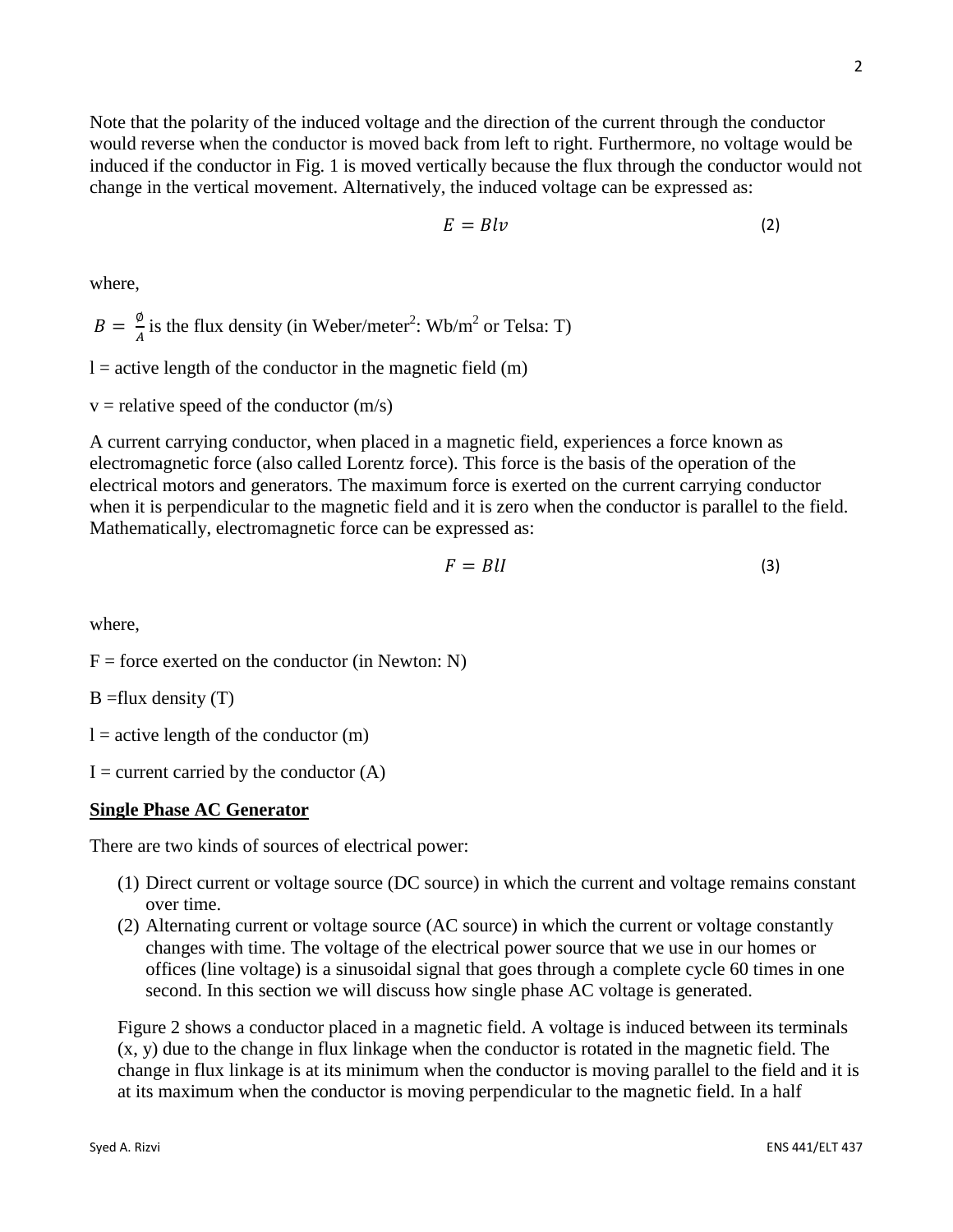rotation, the conductor moves from being parallel to the field to being perpendicular to the field and eventually moving back to being parallel to the field. Accordingly, the induced voltage increases from zero to its maximum value and then back to zero at the end of the half rotation.



Figure 2: A rotating conductor in a magnetic field\*.

Fig. 3 shows the changes in the induced voltage as the conductor rotates in the magnetic field. During the second half of the rotation the flux linkage changes through the conductor the same way as before; however, it induces the voltage with the opposite polarity because the position of the conductors is now reversed. Due to the shape of the poles and the rotary motion of the conductor the induced voltage turns out to be a sine wave.



Figure 3: Induced voltage vs. rotation of the conductor\*.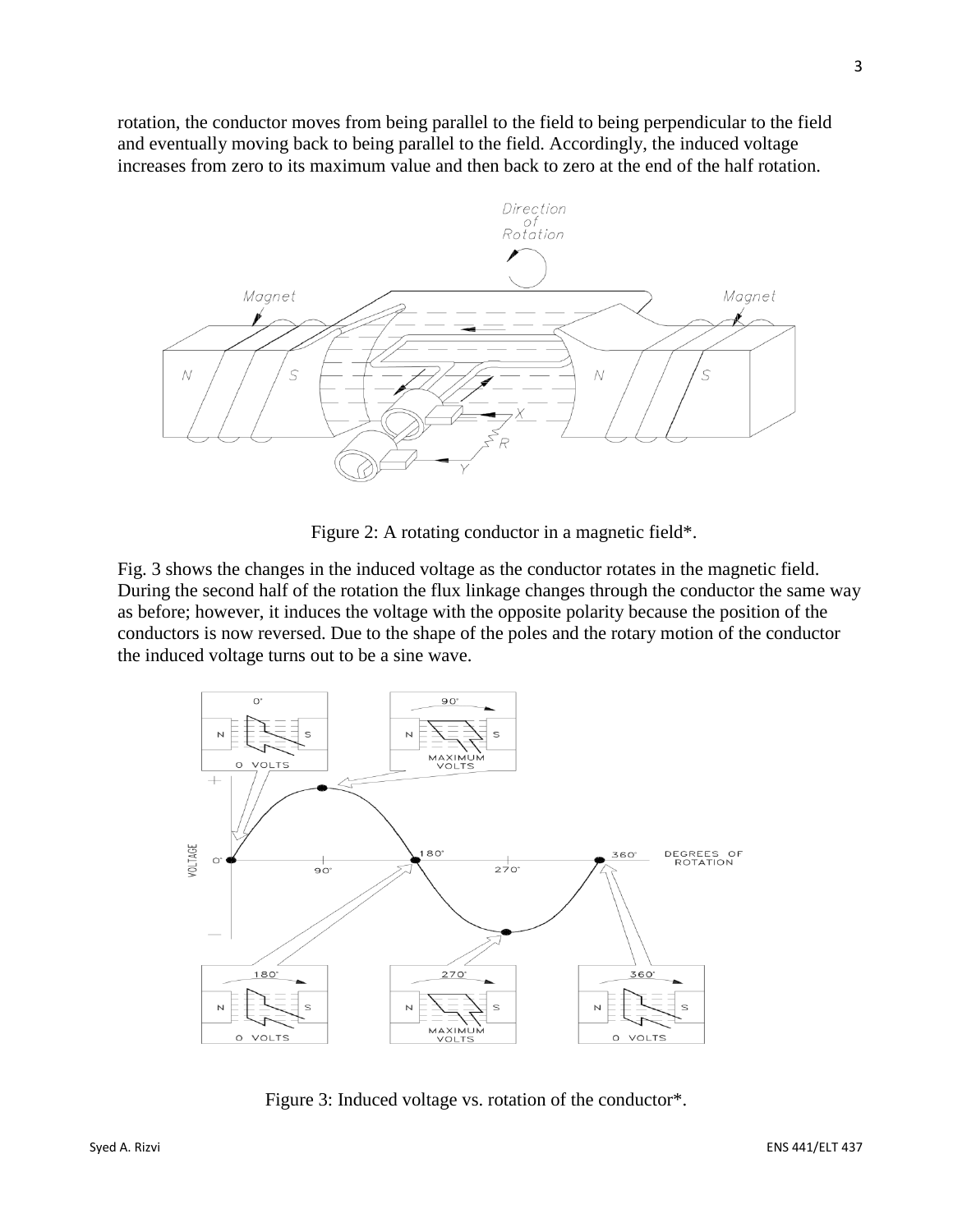The frequency of the induced voltage depends on the number of rotations completed in one second as well as the number of poles in the generator. For the two-pole generator shown in Fig 2, a rotational speed of 60 revolutions per second (3600 rpm) would result in an induced voltage with a frequency of 60 Hz. The induced voltage goes through one peak to another peak in the opposite direction as the conductor is swept through the North (N) and the South (S) poles, respectively. For the two-pole generator in Fig 2, the frequency of the induced voltage is the same as the rotational speed of the generator. In general, the frequency of the induced voltage is given by

$$
f = \frac{n \times p}{120} \tag{4}
$$

where,

 $f = \text{frequency of the induced voltage (Hz)}$ 

 $n =$  rotational speed of the conductor (rpm)

 $p =$  number of poles in the generator.

Example: *A single phase generator has eight poles and it generates voltage at 60 Hz. What is the speed of the generator (in rpm)?*

Solution: Use the Eq. (4) to calculate the speed of the generator.

Frequency of the induced voltage  $= f = 60$  Hz

Number of poles  $= p = 8$ 

Generator speed = 
$$
n = \frac{f \times 120}{p} = \frac{60 \times 120}{8} = 900
$$
 rpm

#### **Instantaneous and Effective Values of AC Voltage and Current**

Figure41 show a graphical representation of AC voltage. The time taken to complete one cycle is called "time period," or simply "period" of the signal ("T' in Fig. 4). The number of cycles completed in one second is called "frequency." The unit of frequency is cycles/second or Hertz (Hz). The line voltage has a frequency of 60 Hz. The frequency "f" and the period "T" of a signal are related by the following equation:

$$
f = \frac{1}{T} \tag{5}
$$

The frequency of a signal is also sometimes described in terms of the angular frequency "ω" (in radians/second). The frequency "f" of a signal and its angular frequency "ω" are related by the following equation:

$$
\omega = 2 \pi f \tag{6}
$$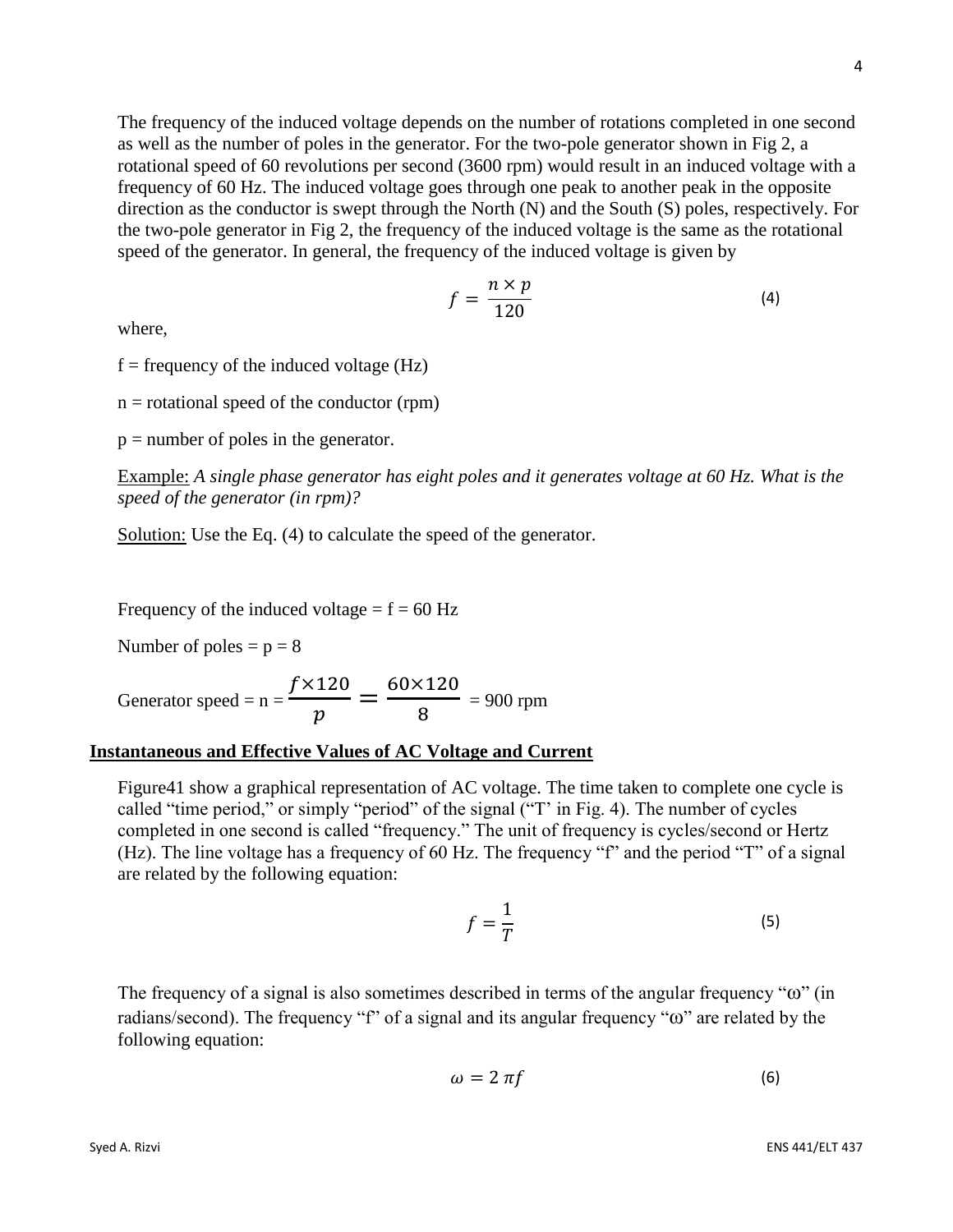

Figure 4: AC voltage.

The AC voltage,  $V(t)$ , is mathematically described as:

 $V(t) = Vp Sin \omega t$ 

However, a more meaningful measure of AC quantities is their "root-mean-square" (RMS) value. **Assignment 1.1:** Show that:

$$
AVE[V(t)] = \frac{1}{T} \int_{0}^{T} Vp\,Sin\,\omega t = 0
$$

And

$$
RMS[V(t)] = \sqrt{\frac{1}{T} \int_0^T V_p^2 sin^2 \omega t} = \frac{v_p}{\sqrt{2}}
$$

#### **Output Power of a Single Phase Generator**

Figure 5 shows the instantaneous voltage, current, and power (which is a product of instantaneous voltage and current) of a single phase generator. In Fig. 5 the voltage and current are in phase and, therefore, the instantaneous power is positive throughout the whole cycle. Note that the output power of a single phase generator is not constant. Instead, it is pulsating at a frequency that is twice the frequency of the induced voltage. However, most of the mechanical energy sources that are used to create the rotary motion of the conductors (or the magnetic field) in an AC generator provide a constant mechanical power. This imbalance in the constant mechanical power at the input and the pulsating electrical power at the output of the generator results in machine vibrations and makes single phase generator undesirable.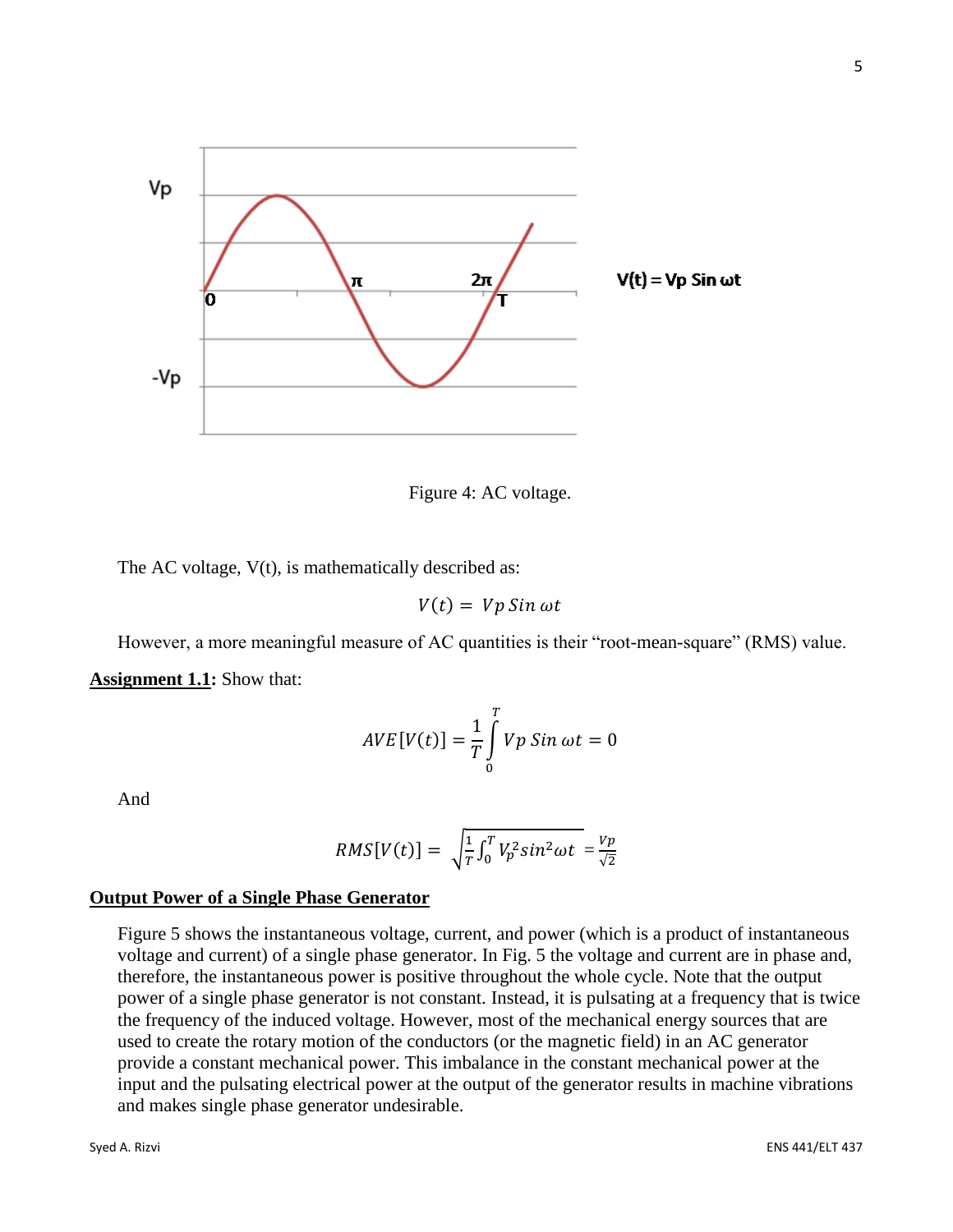

Figure 5: Instantaneous voltage, current, and power of a single phase AC generator.

**Assignment 1.2:** Study of RLC circuits with AC voltage source.

### **Components needed:**

Resistor 10  $\Omega$  (2)

Capacitor 35  $\mu$ F (1), 20  $\mu$ F (1)

Inductor 39 mH (2), 10 mH (5), 100 mH (3)

## **Note: Measure the voltage by connecting the Voltmeter in parallel and measure the current by connecting the Ammeter in the series.**

# **A. Parallel RLC Circuit**

- 1. Build the circuit in Fig. 6 with  $Z_L = 78$  mH (2x39),  $Z_R = 20 \Omega$ , and  $Z_C = 55 \mu F$ .
- 2. Use a 30V AC source and measure the currents I,  $I_L$ ,  $I_R$ , and  $I_C$ . Apply KCL to the circuit (I =  $I_L$ )  $+ I_R + I_C$ ). Explain your results.
- 3. Increase Z<sub>L</sub> to128mHin 10mH increments and record all the currents.
- 4. Increase  $Z_L$  to 428 mH in 100 mH increments and record all the currents.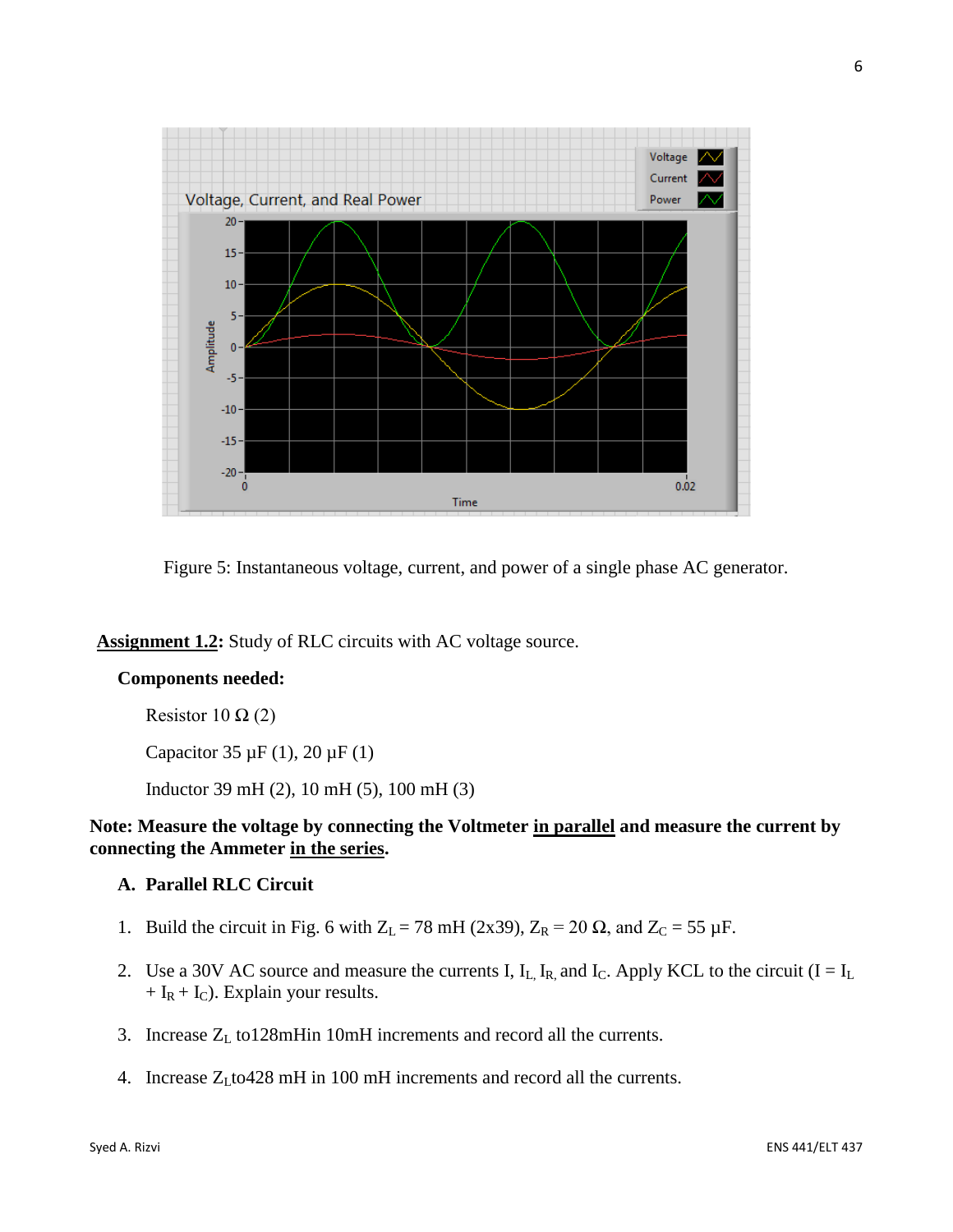5. Plot I,  $I_L$ ,  $I_R$ , and  $I_C$ vs  $Z_L$ . Note down the value of  $Z_L$  where I and  $I_R$  are closest to each other. What do you observe about  $I_L$  and  $I_C$  at that value of  $Z_L$ ? Explain your results.



Figure 6: Parallel RLC circuit.

## **B. Series RLC Circuit**

- 6. Build the circuit in Fig. 7 with  $Z_L = 78$  mH (2x39),  $Z_{R1} = Z_{R2} = 75 \Omega$ , and  $Z_C = 55 \mu$ F
- 7. Use a 30 V AC source and measure the voltages  $V_{AB}$ ,  $V_{BC}$ , and  $V_{AC}$ . Apply KVL to the circuit  $(V_{AC} = V_{AB} + V_{BC}$ . Explain your results.
- 8. Increase  $Z_L$  to 128 mH in 10 mH increments and record all the voltages  $V_{AB}$ ,  $V_{BC}$ , and  $V_{AC}$ .
- 9. Increase  $Z_L$  to 428 mH in 100mH increments and record all the voltages  $V_{AB}$ ,  $V_{BC}$ , and  $V_{AC}$ .
- 10. Plot  $V_{AB}$ ,  $V_{BC}$ , and  $V_{AC}$  vs.  $Z_L$ . Note down the value of  $Z_L$  where  $V_{AB}$  and  $V_{BC}$  are equal (or very close). Explain your results.



Figure 7: Series RLC Circuit.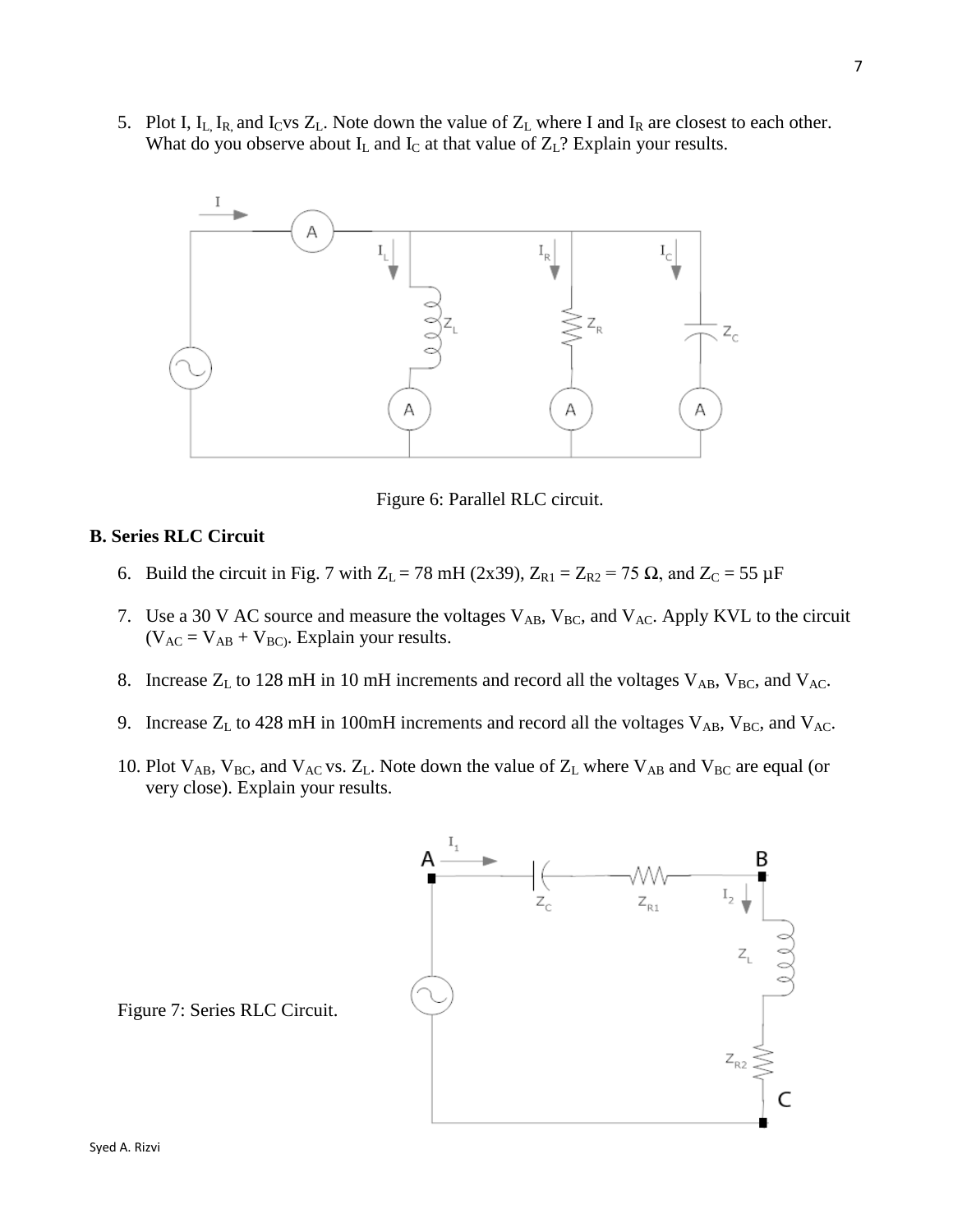## **2. Impedance and Phase**

AC quantities are identified with two parameters: magnitude and phase (angle). Accordingly, AC quantities such voltage, current, power, etc. are expressed as complex numbers such as

$$
A + j B \tag{7}
$$

Where, A and B are called the real and reactive components of that quantity. This form of a complex number is called "rectangular" form. Alternatively, each quantity can also be expressed with the magnitude and associated phase (angle in electrical degrees). That is, for  $A + jB$ 

$$
Magnitude = |M| = \sqrt{A^2 + B^2}
$$
 (8)

$$
Phase = \emptyset = \tan^{-1}(\frac{B}{A})
$$
\n(9)

When the magnitude and the phase of an electrical quantity are known, it is expressed in the "polar" form of a complex number as follows:

$$
|M|\langle \phi = \sqrt{A^2 + B^2} \, \langle \tan^{-1}(\frac{B}{A}) \tag{10}
$$

If the magnitude  $|M|$  and the phase angle  $\Phi$  of an AC quantity are known, the real and reactive components of the AC quantity (A and B in Eq. 7) can be computed as follows:

$$
A = |M| \times \cos \phi \tag{11}
$$

$$
B = |M| \times \sin \phi \tag{12}
$$

Figure 6 shows the relationship between the polar and rectangular form of AC quantities.

Figure 6: Relationship between the polar and rectangular AC quantities.

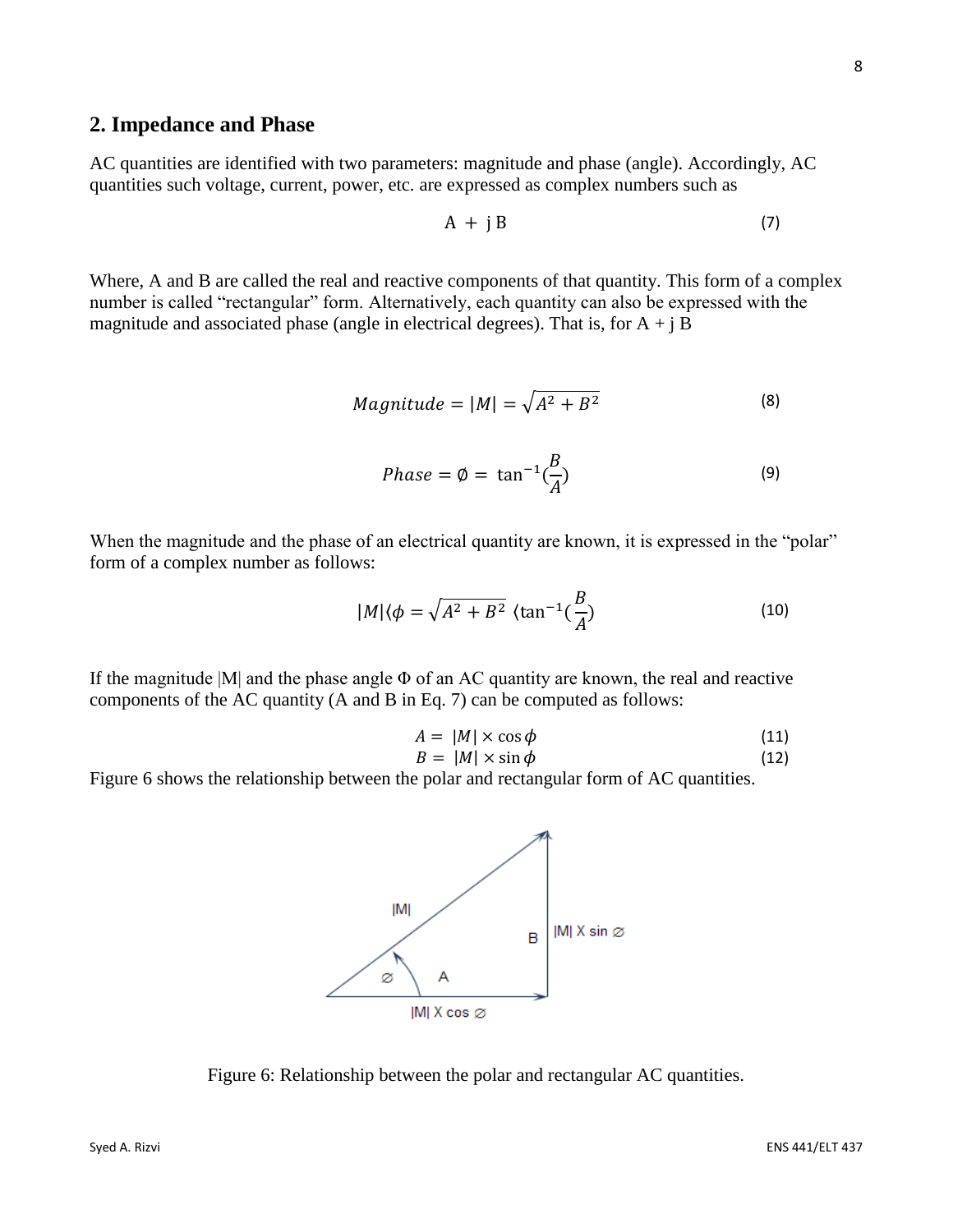Rules for manipulating complex numbers:

- 1. Addition or subtraction
	- a. Use rectangular form
	- b. The real part of one complex number can only be added to (or subtracted from) the real part of another complex number.
	- c. The imaginary (reactive) part of a complex number can only be added to (or subtracted from) the imaginary (reactive) part of another complex number.
- 2. Multiplication or division
	- a. Use polar form
	- b. Multiplication: The magnitudes of the complex numbers are multiplied and their corresponding angles are added together.
	- c. Division: The magnitude of the complex number in the numerator is divided by the magnitude of the complex number in the denominator. The angle of the complex number in the denominator is subtracted from the angle of the complex number in the numerator.

#### **AC Voltage-Current Relationships for Resistance, Inductance, and Capacitance**

If an AC voltage  $V(t) = Vp \sin \omega t$  is applied across a resistor R, the current I<sub>R</sub> though the resistor is given by

$$
I_R = \frac{V_P}{R} \sin \omega t. \tag{13}
$$

Note the current though a resistor is *in-phase* with the applied voltage.

If an AC voltage  $V(t) = Vp \sin \omega t$  is applied across an inductor of inductance L, the current I<sub>L</sub> though the inductor is given by

$$
I_L = \frac{1}{L} \int V(t) dt
$$
 (14)

or

$$
I_L = \frac{V_p}{L} \int \sin \omega t \, dt. \tag{15}
$$

After integrating the R.H.S. we get

$$
I_L = \frac{V_p}{\omega L} \cos \omega t = \frac{V_p}{\omega L} \sin \left(\omega t - 90^0\right).
$$
 (16)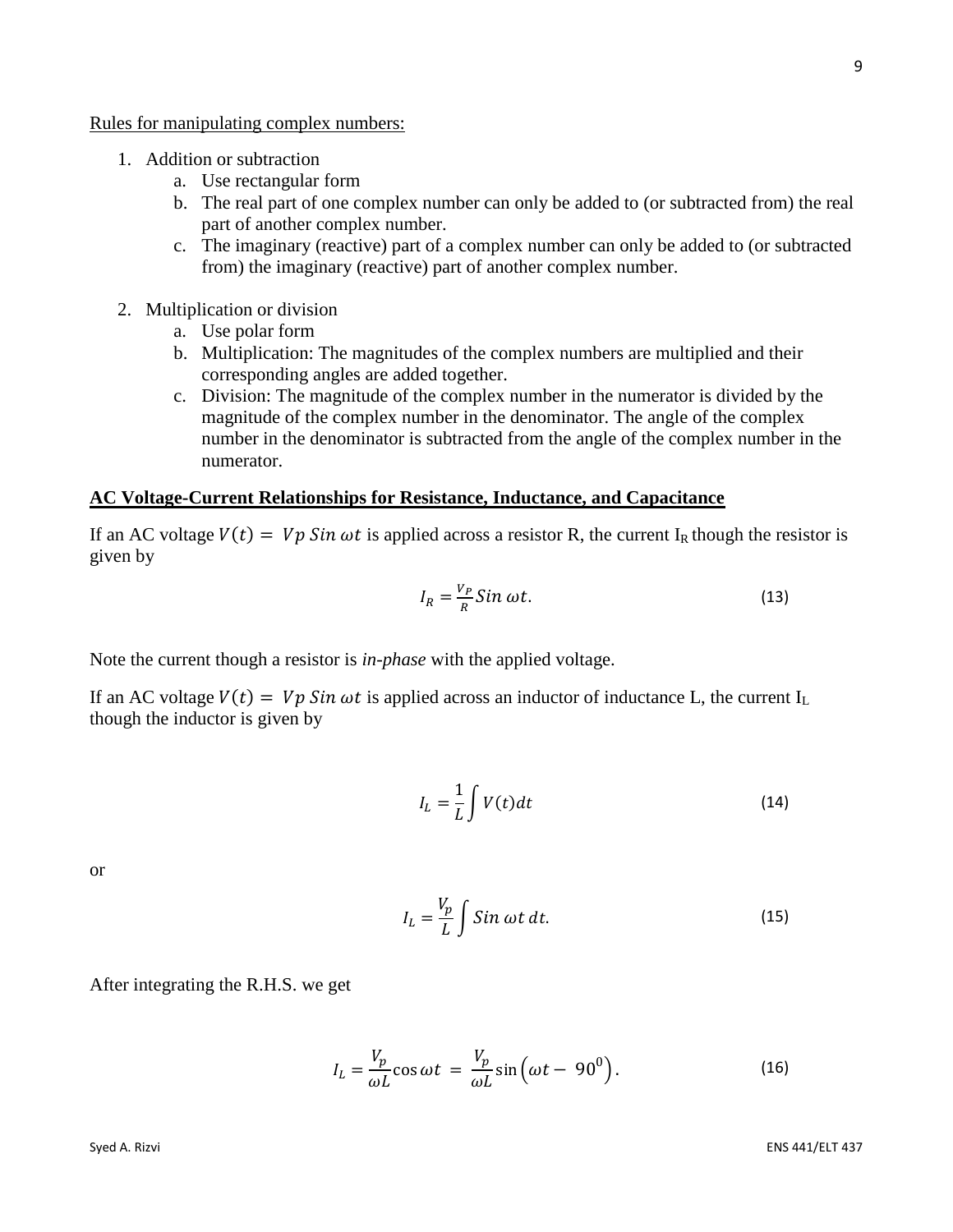Note the current through an inductor is *out-of-phase* with the applied voltage and it lags the applied voltage by 90<sup>0</sup>. The figure shows the voltage-current relationship of an inductor. The quantity " $\omega L$ " is called the impedance of the inductor. We will represent the impedance of an inductor by  $X<sub>1</sub>$ . Accordingly,

$$
X_l = \omega L \tag{17}
$$

and, therefore,

$$
I_L = \frac{V_p}{X_l} \sin \left(\omega t - 90^0\right). \tag{18}
$$



Figure 7: (a) Instantaneous voltage and current for an inductor. (b) Phasor diagram\*.

If an AC voltage  $V(t) = Vp \sin \omega t$  is applied across a capacitor of capacitance C farads, the current  $I_c$  though the capacitor is given by

$$
I_C = C \frac{dV(t)}{dt}
$$
 (19)

or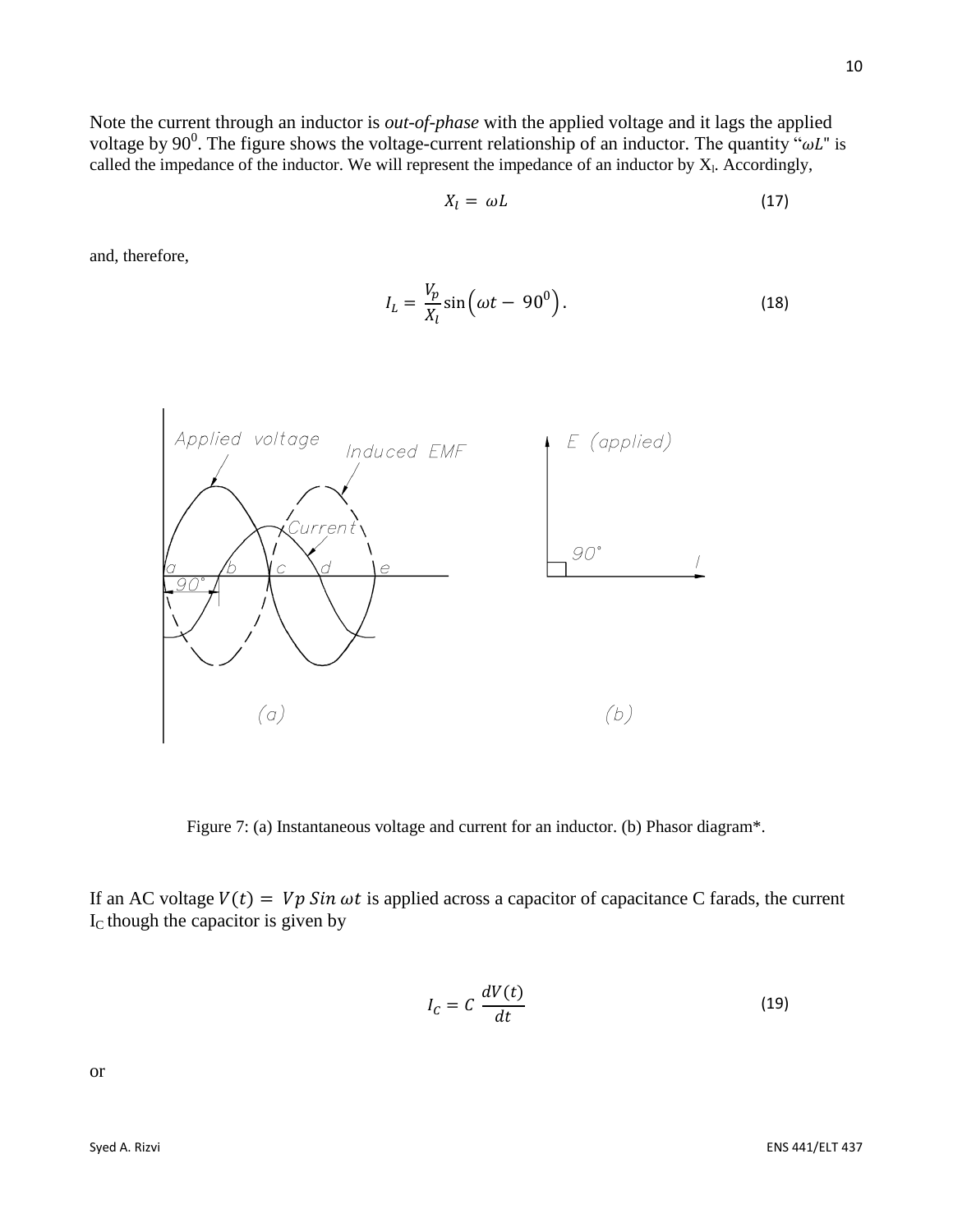$$
I_c = C V p \frac{d}{dt} Sin \omega t.
$$
 (20)

After differentiating the R.H.S. we get

$$
I_C = -\omega C \times Vp \times \cos \omega t = \omega C \times Vp \sin(\omega t + 90^\circ). \tag{21}
$$

Note the current though a capacitor is *out-of-phase* with the applied voltage and it leads the applied voltage by 90<sup>0</sup>. Figure 8 shows the voltage-current relationship of a capacitor. The quantity " $\frac{1}{\sqrt{1}}$  $\frac{1}{\omega C}$ " is called the impedance of the capacitor. We will represent the impedance of a capacitor by  $X_c$ . Accordingly,

$$
X_C = \frac{1}{\omega C} \tag{22}
$$

and, therefore,

$$
I_C = \frac{V_p}{X_C} \sin\left(\omega t + 90^0\right). \tag{23}
$$



Figure 8: Instantaneous voltage and current for a capacitor\*.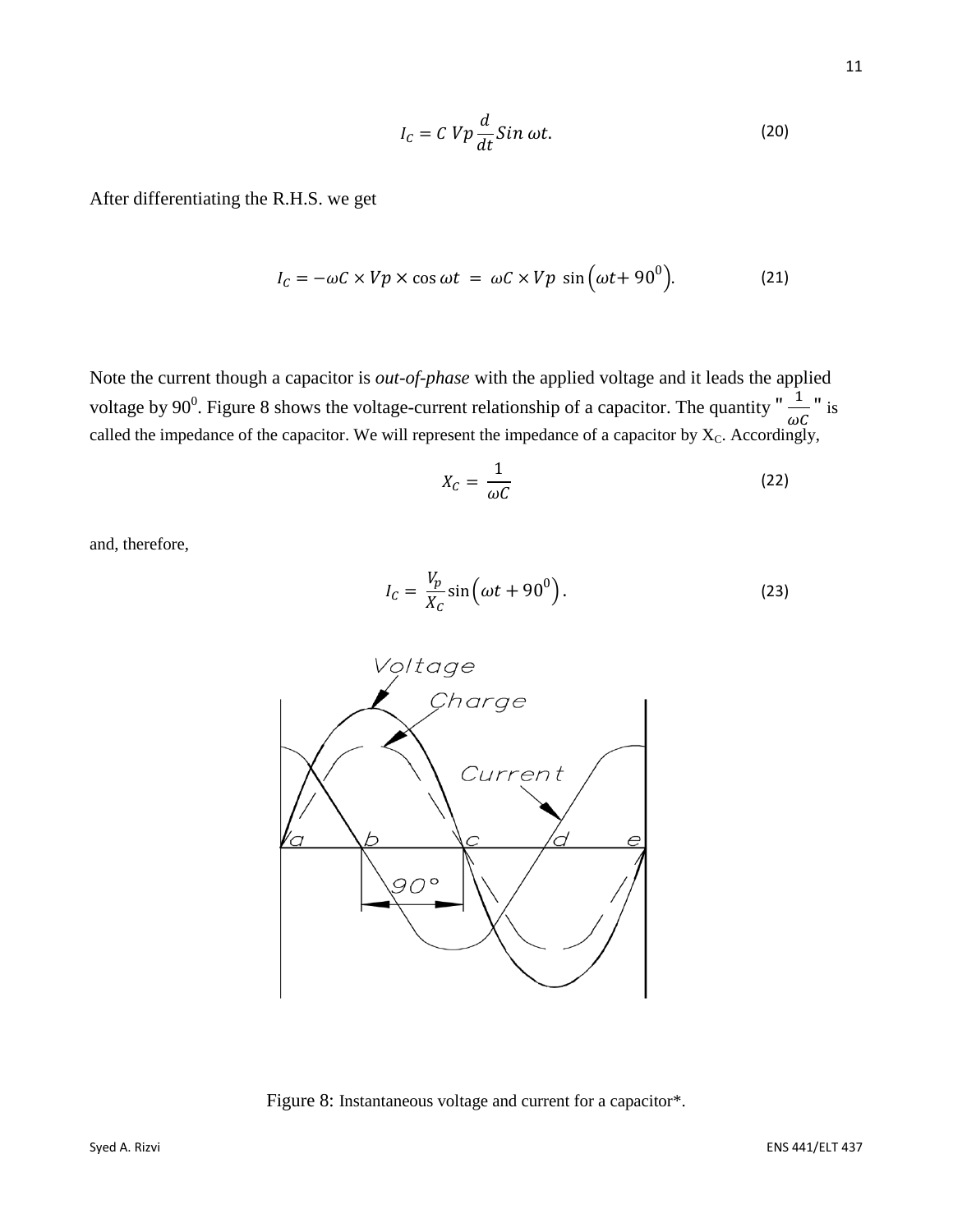Impedance:

In AC analysis, resistance, inductance, and capacitance are represented as part of the "generalized impedance" (or simply impedance) in the circuit and are expressed as complex numbers. The resistance constitutes the real part of the impedance and the inductance or capacitance constitutes the reactive (imaginary) part of the impedance. The unit for impedance is the ohm  $(\Omega)$ . The impedance Z can be expressed either in the rectangular or polar form just like any other AC quantity (voltage, current, power etc.). The impedance in rectangular form can be expressed as:

$$
Z = R \pm jX
$$

The reactive part is positive  $(+j)$  if the resultant reactance is inductive in nature and it is negative  $(-1)$ j) if the resultant reactance is capacitive in nature. Alternatively,

$$
Z = R + jX_l
$$

or

 $Z = R - iX_c$ 

The magnitude of the inductive and capacitive reactance depends on the frequency of the signal they are processing. The angle of inductive reactance is +90 degrees and that of the capacitive reactance is -90 degrees. The inductive reactance can be calculated using the following formula:

*Inductive Reactance =*  $j\omega L$ 

Where " $\omega$ " is the angular frequency of the AC signal ( $\omega = 2\pi f$ ) and "L" is the inductance of the inductor expressed in Henry. The capacitive reactance can be calculated using the following formula:

*Capacitive Reactance* = 
$$
\frac{1}{j\omega C}
$$
 =  $-j\frac{1}{\omega C}$ 

Where "C" is the capacitance of the capacitor expressed in Farad. Note that all the circuit analysis laws and techniques used for resistive networks with DC sources are applicable to AC analysis with the exception that the resistance is replaced by impedance and the analysis involves complex numbers.

**Assignment 2.1:** For the circuits in Figs.9 and 10, compute the impedance  $Z_L$  for  $L = 128$  mH and  $Z_C$ for  $C = 55 \mu$ F for a line frequency of 60 Hz.

- 1. Compute the currents I, I<sub>L, I<sub>R</sub>, and I<sub>C</sub> in Fig. 1 (Use  $Z_R = 20 \Omega$  and a source voltage of 30V with</sub> angle = 0°). Apply KCL to the circuit  $(I = I_L + I_R + I_C)$  and draw the phasor diagram for the currents using I as the reference). Explain your results.
- 2. Compute the voltages  $V_{AB}$ ,  $V_{BC}$ , and  $V_{AC}$  (Use  $Z_{R1} = Z_{R2} = 10 \Omega$  and a source voltage of 30 V with angle =  $0^{\circ}$ ). Apply KVL to the circuit (V<sub>AC</sub> = V<sub>AB</sub> + V<sub>BC</sub>) and draw the phasor diagram for voltages using  $V_{AC}$  as the reference. Explain your results.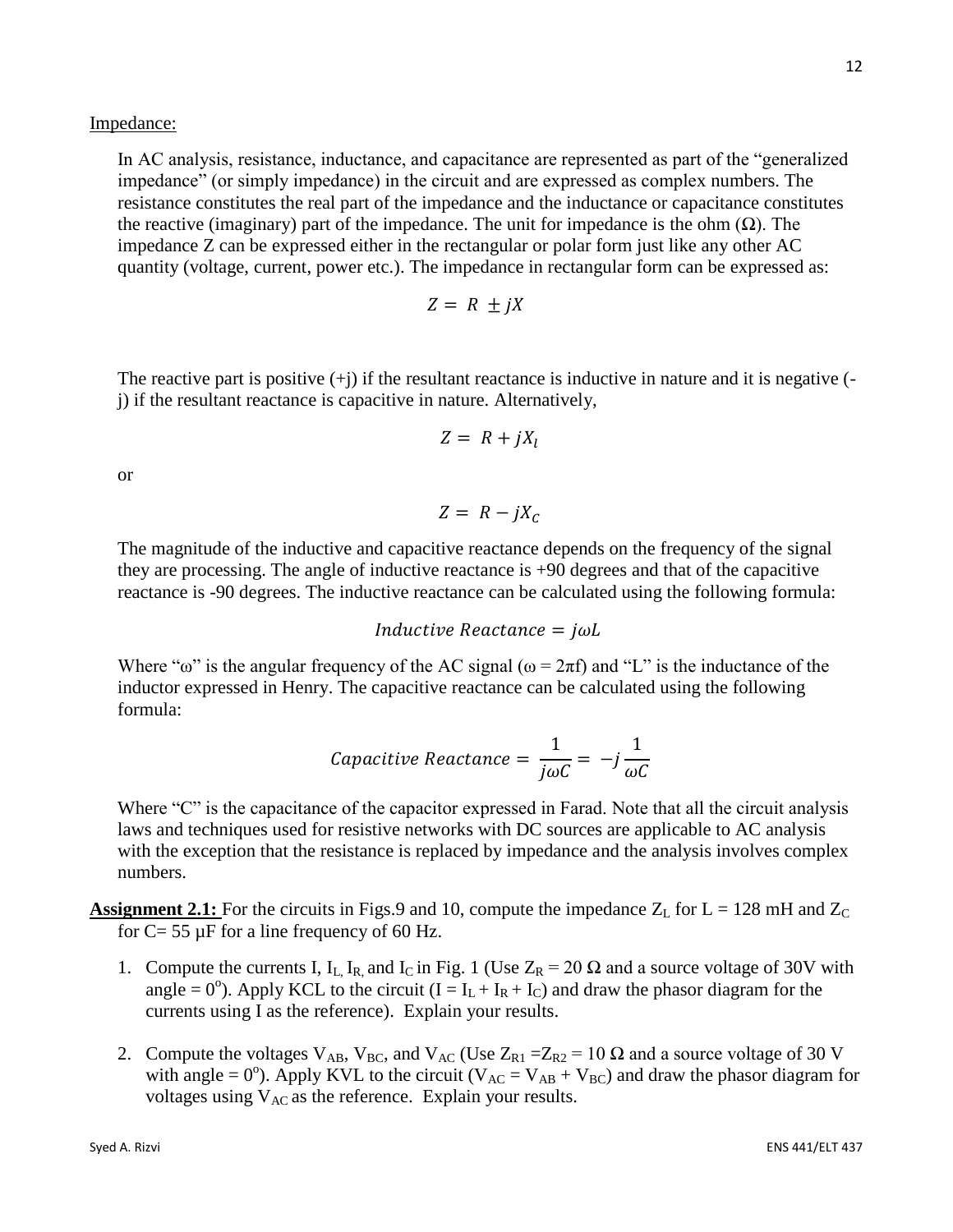

Figure 9: Parallel RLC circuit.



Figure 10: Series RLC circuit.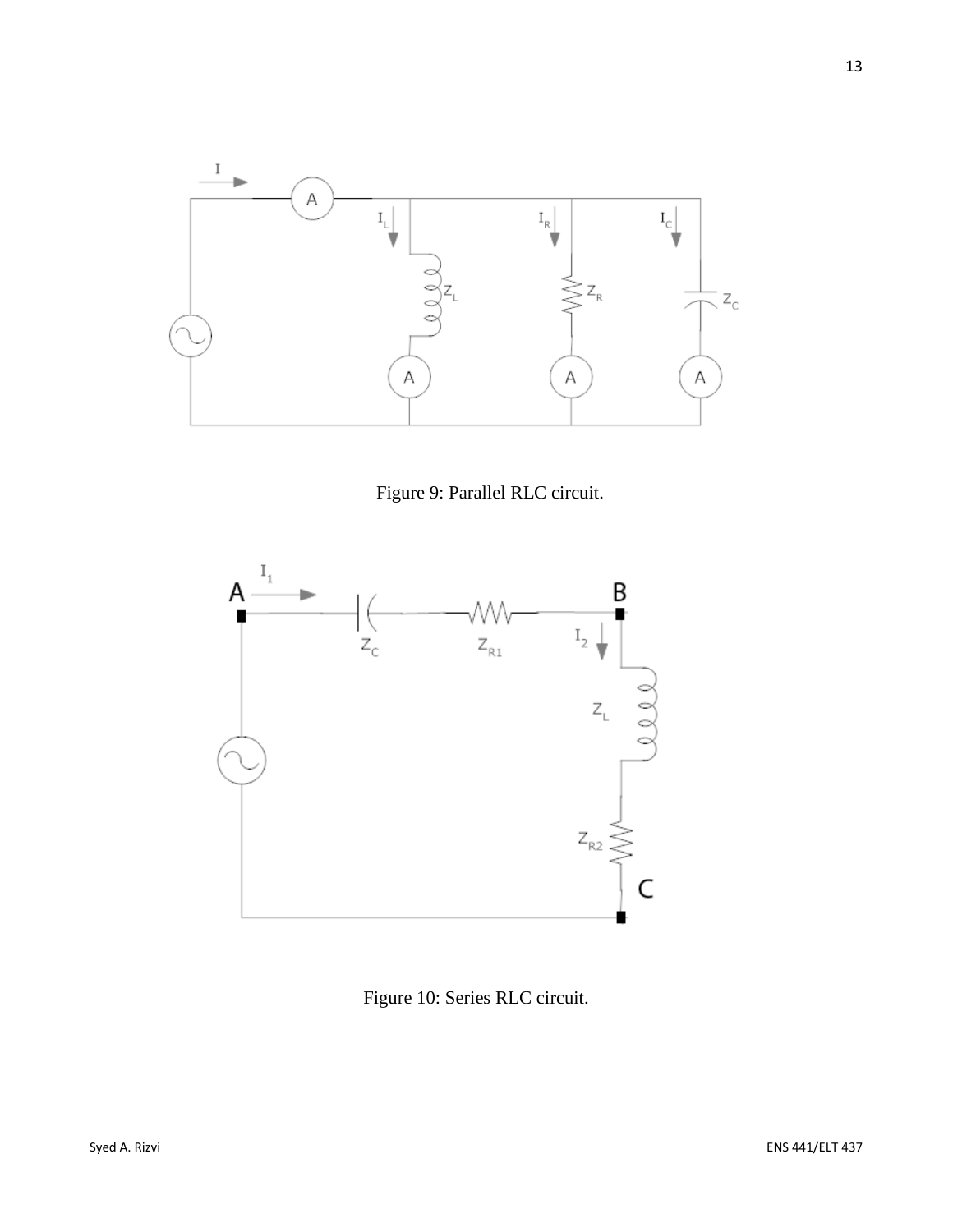## **Assignment 2.2:**

1. For the circuit in Fig. 11 compute I,  $V_L$ ,  $V_C$ , and  $V_2$ . Assume the source voltage has an angle = 0°. Draw the phasor diagram and Apply KVL to the circuit. Explain your results.



Figure 11: Series RLC circuit.

- 2. Build the circuit in Fig. 11 and measure I,  $V_L$ ,  $V_C$ , and  $V_2$ . Assume the source voltage has an angle =  $0^\circ$ . Also measure the phase angles of the voltages  $V_L$ ,  $V_C$ , and  $V_2$  with respect to the source voltage. Compare your experimental results with the computed results in part 1. Explain discrepancies, if any.
- 3. Build the circuit in Fig. 12 and measure the power (both the real and reactive powers). If the reactive power is flowing towards the load, mark it as positive. If the reactive power is flowing towards the source mark it negative. Use  $X_1 = 171 \Omega$ , 200 Ω, 240 Ω, 300 Ω, 400 Ω, 600 Ω, and 1200 Ω. Plot reactive power vs.  $X_1$ . Explain your results.



Figure 12: Series RLC circuit.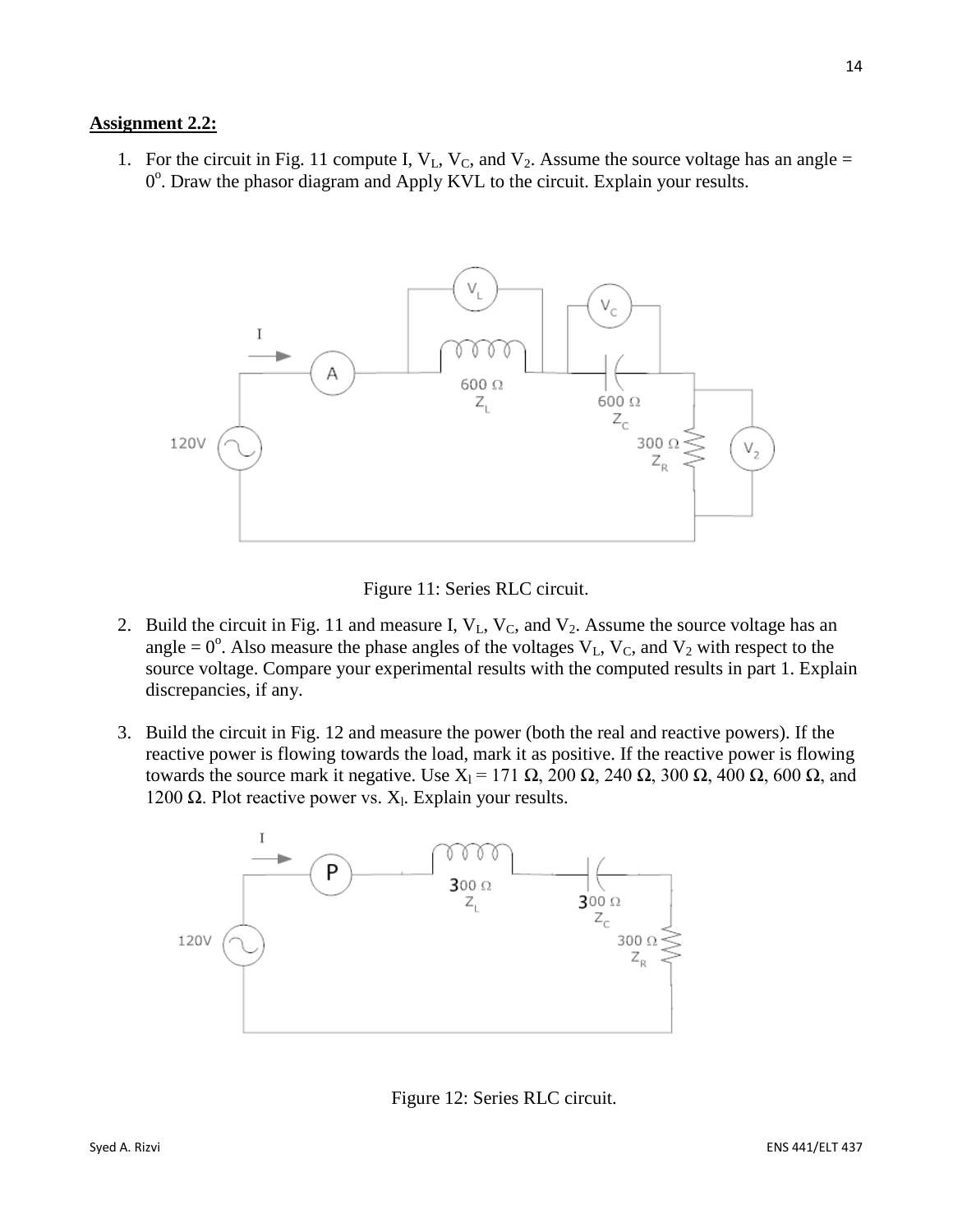**Per-Unit (pu) System of Measurements:**

In per-unit system of measurements the quantities are expressed relative to a pre-defined reference quantity. The reference quantity is called *per-unit base of the system*. A system can have a single perunit base quantity (such as voltage, current, power, impedance etc.). However, sometimes it is more useful to have more than one base quantity (especially in electrical systems) such as voltage and power as two per-unit base quantities. If we use power and voltage as the per-unit base quantities, we can derive several other useful per-unit base quantities from them. Per-unit quantities are represented with a subscript "B," that is,

 $P_B$  = per-unit base power

 $V_B$  = per-unit base voltage.

If we know the per-unit base power  $(P_B)$  and per-unit base voltage  $(V_B)$  of the system we can find perunit current  $(I_B)$  and per-unit impedance  $(Z_B)$  of the system as follows

$$
I_B = \frac{P_B}{V_B} \tag{24}
$$

and

$$
Z_B = \frac{V_B}{I_B}.\tag{25}
$$

**Example:** A 10  $\Omega$  load (R<sub>load</sub>) carries 25 A of current (I<sub>load</sub>). If P<sub>B</sub> = 20 KW and V<sub>B</sub> = 400 V, calculate per-unit voltage, current, power, and load resistance.

**<u>Solution:</u>** We will, first, calculate per-unit base current  $(I_B)$  and impedance  $(Z_B)$  as follows

$$
I_B = \frac{P_B}{V_B} = \frac{20000}{400} = 25 A
$$

and

$$
Z_B = \frac{V_B}{I_B} = \frac{400}{25} = 8 \,\Omega
$$

We will now calculate load voltage  $(V_{load})$  and power  $(P_{load})$  as follows

$$
V_{load} = I_{load} \times R_{load} = 25 \times 10 = 250 V
$$
  
and

$$
P_{load} = V_{load} \times I_{load} = 250 \times 25 = 6250 W
$$

Finally, we can calculate p.u. quantities as follows

$$
p.u. Power = \frac{P_{load}}{P_B} = \frac{6250}{20000} = 0.3125
$$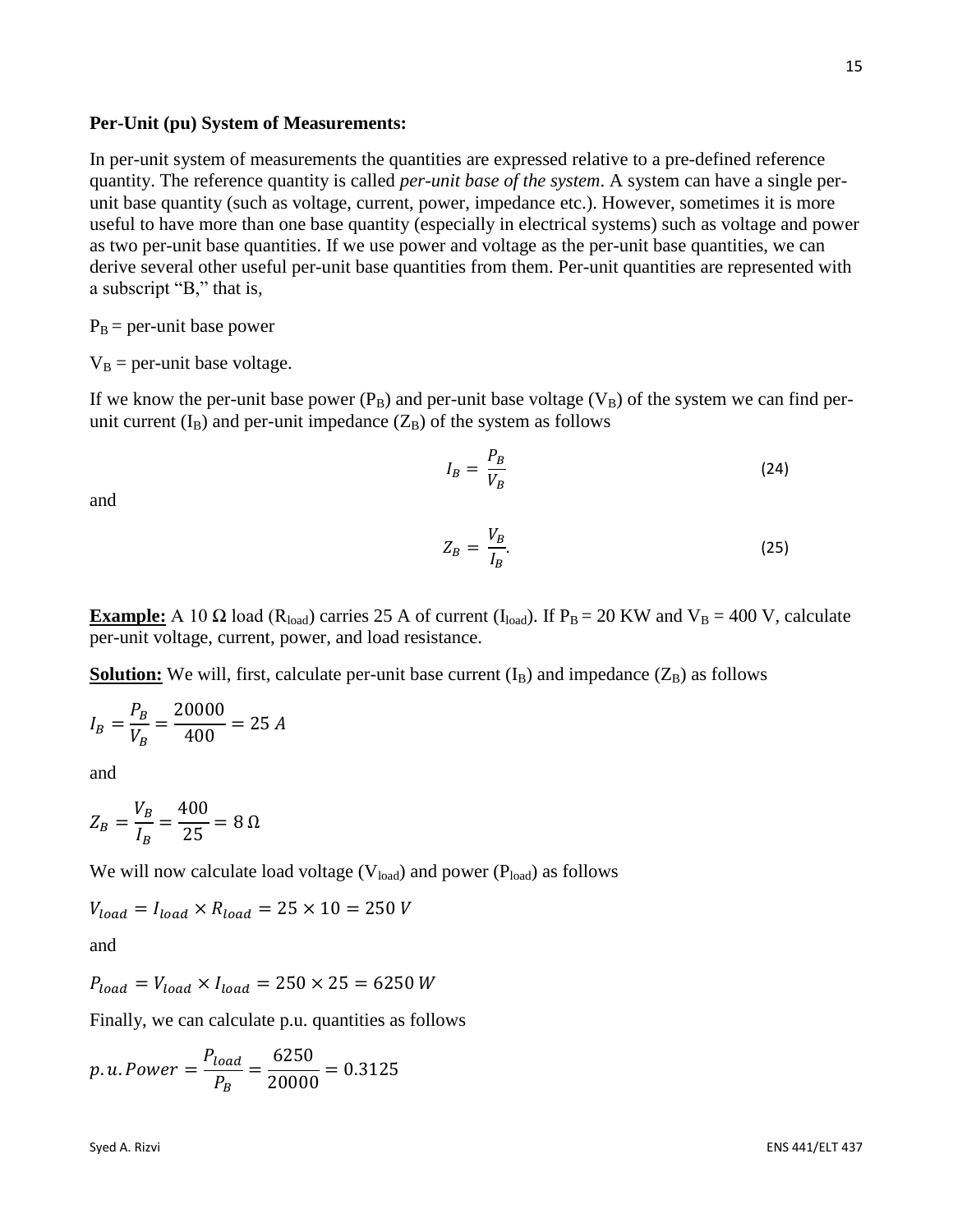$$
p.u. Voltage = \frac{V_{load}}{V_B} = \frac{250}{400} = 0.625
$$

$$
p.u. Current = \frac{I_{load}}{I_B} = \frac{25}{50} = 0.50
$$

$$
p.u. Impedance = \frac{R_{load}}{Z_B} = \frac{10}{8} = 1.2
$$

\*These figures were adapted from *DOE Fundamentals Handbook: Electrical Science,* by US Department of Energy.